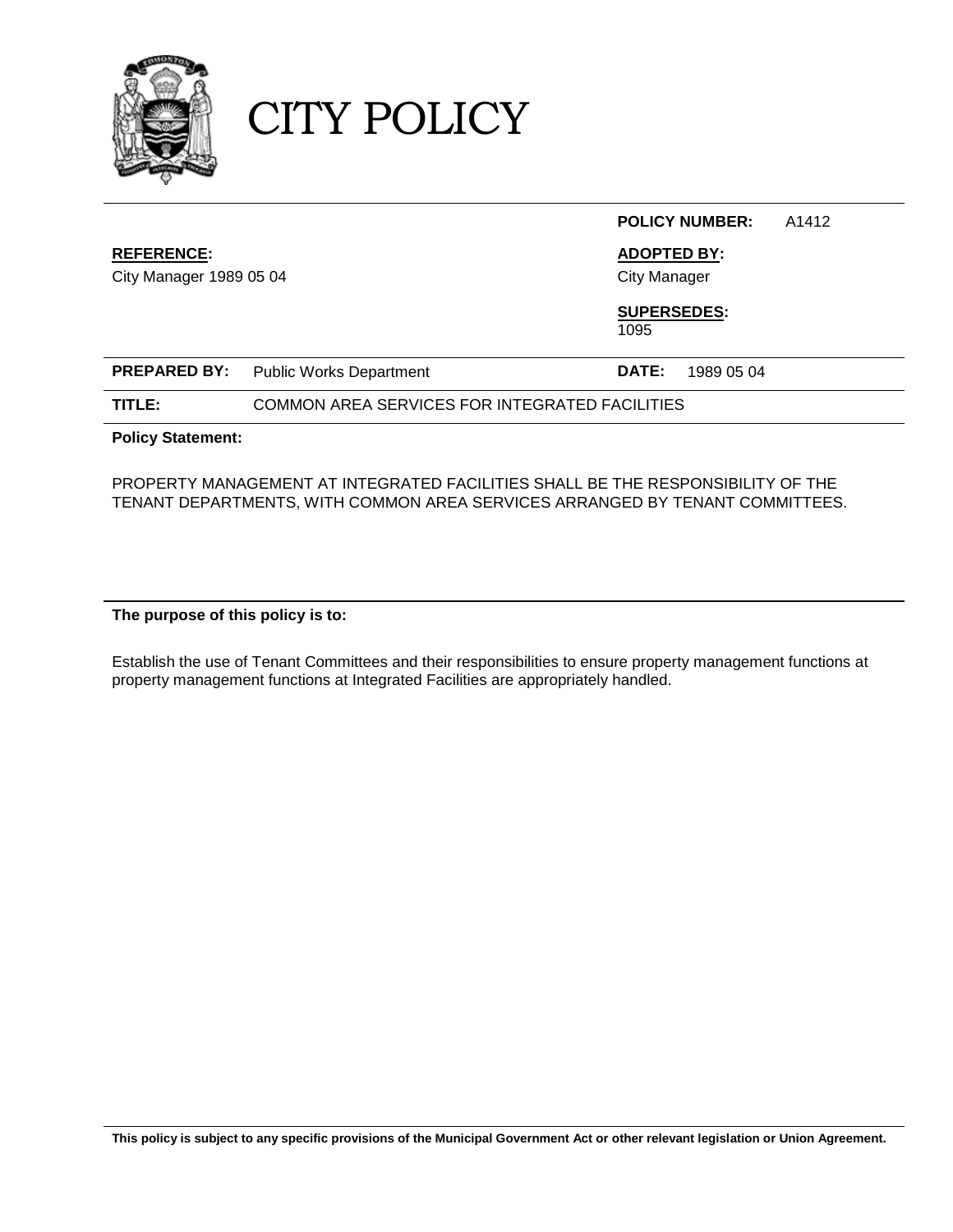

# CITY PROCEDURE

|                   |                                                | <b>POLICY NUMBER:</b>  | A1412               |
|-------------------|------------------------------------------------|------------------------|---------------------|
| <b>AUTHORITY:</b> | City Manager                                   | <b>EFFECTIVE DATE:</b> | 1989 05 04          |
| TITLE:            | COMMON AREA SERVICES FOR INTEGRATED FACILITIES |                        |                     |
|                   |                                                |                        | <b>PAGE:</b> 1 of 2 |

#### 1. DEFINITIONS

- 1.01 "Integrated Facilities" as those City facilities such as Davies, Kennedale, and Westwood which are utilized by several City departments in the delivery of physical services or materials. The definition applies to all City buildings or yards located within and adjacent to the respective facilities.
- 1.02 "Common Area Services" as those services which all tenants in an Integrated Facility require as a whole. They include grass cutting, snow clearing, security, road and parking lot maintenance, and any required capital improvements.
- 1.03 "Tenant Committee" One such committee will be established at each Integrated Facility. They will be composed of one representative from each department located at the Facility, plus corporate representatives(s) from Public Works Department. Each committee shall establish its own chairman.

#### 2. RESPONSIBILITIES

#### 2.01 Tenant Committees to:

- (a) ensure the provision of Common Area Services to the Integrated Facility;
- (b) deal effectively with any common issues which arise;
- (c) arrange the appropriate payments and their mechanisms between and among departments, and;
- (d) ensure City Policies and Procedures on Maintenance of City-owned Facilities (A-1403), Provisions of Office and Special Purpose Accommodation for Civic Staff (A-1407), Project Manager for Construction Projects (A-1406) and the Land Management Policy (C-410).
- 2.02 General Managers to ensure full departmental participation on Tenant Committees by appointing appropriate personnel to these committees.
- 2.03 General Manager, Public Works Department where required, ensure corporate participation on Tenant Committees by appointing Property Management and Building Maintenance representatives.
- 2.04 General Manager, Finance Department to determine the methodology for the allocation to tenant departments any debt servicing costs associated with current or future financing of common area services or facilities.